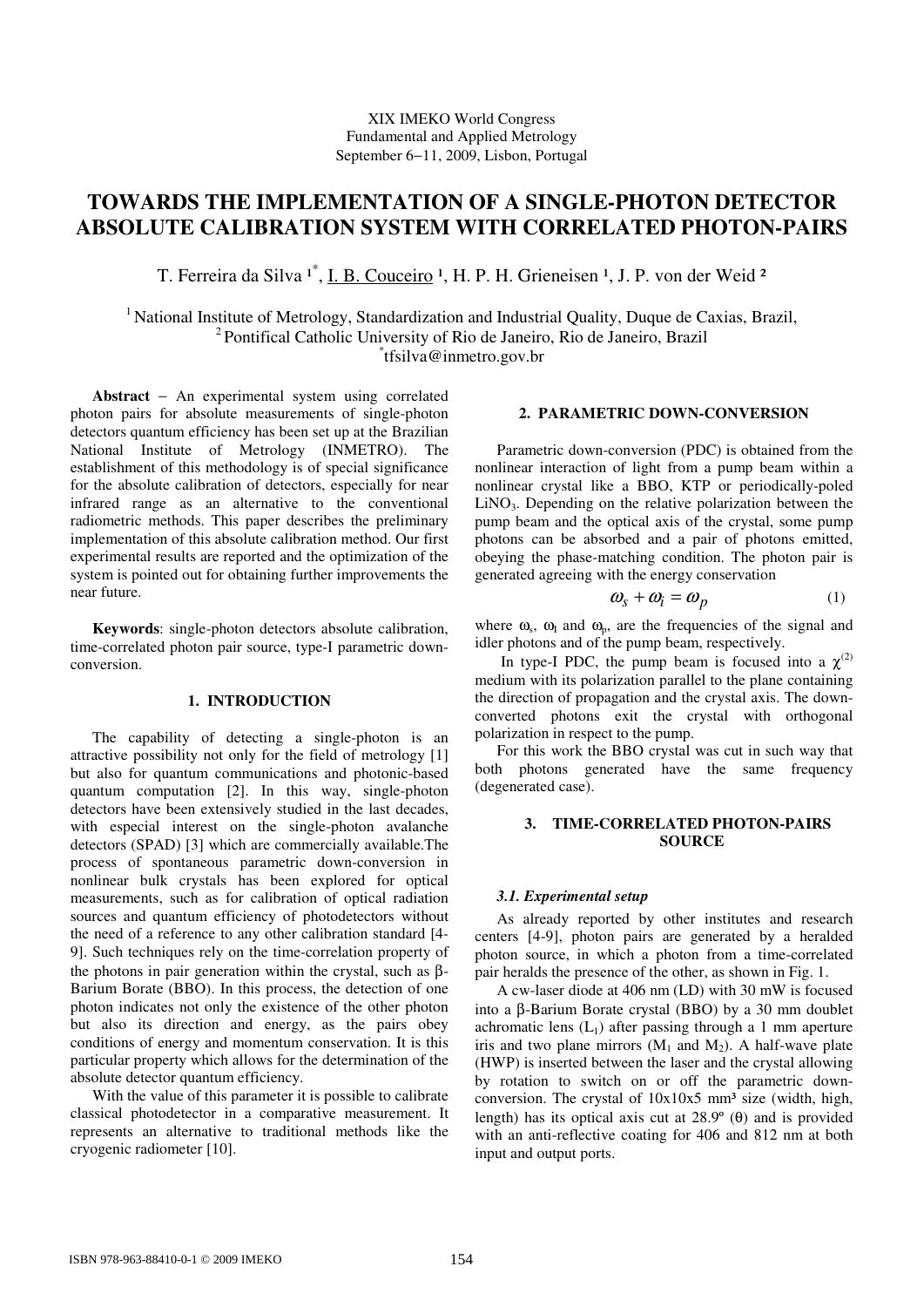

Fig. 1. SPAD quantum efficiency absolute calibration system.

At the BBO output, the pump beam signal is absorbed by a colored glass high-pass filter (RG715) and the collinearly generated 812 nm degenerated photons are collimated by a 40 mm doublet achromatic lens with an anti-reflection coating for 700-1000 nm  $(L_2)$ . As the emerging PDC cone has a very small aperture angle, we chose to use a 3 dB beam splitter (BS) in order to separate the twin photons probabilistically. At each output port, the photon is focused by lenses identical to  $L_2$  ( $L_3$  and  $L_4$ ) into a silicon singlephoton avalanche detector, after passing through a bandpass interference filter (BPF) centered at 810 nm. These filters are mounted to the detectors with supporting light tight tubes, minimizing the stray light. The filters,  $BPF_1$  and BPF2, have been characterized, transmission of 0.695 and 0.53 with a full width at half maximum of 9.32 nm and 21.26 nm, respectively. The reference  $(SPAD<sub>ref</sub>)$  and deviceunder-test  $(SPAD_{DUT})$  single-photon avalanche detectors, which operate in the free-running mode, have an active area with a diameter of 170 um. Their typical dark counts rates are 32 and 130 Hz, with a dead time of approximately 46.3 and 49.0 ns, respectively. The electrical pulses are delivered to a pulse counting module. The electrical pulses generated by the detector under test are delayed by ~40 ns with a delay line. In this way, a detection pulse by the reference detector triggers channel 1, opening a measurement window with 8 ns width at channel 2, inside which the time-correlated DUT detection pulse should fall. The delay line allow the pulse counter to set an internal relative time delay of channel 1 (DUT) to channel 2 (reference) be internally swept by the equipment. Coincidences and DUT photon counts are thus recorded.

Photography of the implemented system is shown in Fig. 2.



Fig. 2. Photography of the system.

#### *3.2. Calibration method*

As the photons are generated in pairs, we can correlate the existence of a probe photon to the detection of its twin at the reference SPAD. Once the reference photon is detected at the reflected output of the beam splitter, the other one will have the probability of being routed to the DUT detector ideally given by the BS transmittance. However, the loss through its optical path, due to the devices, especially the filter (BPF<sub>1</sub>) [8] and misalignment, could erase such photon before it reaches the detector. In order to estimate such loss, two ways can be taken. One of them consists on calibrating the devices transmittances (or applying their datasheet values) as follows.

The mean numbers photon number detected at reference and at the DUT  $(N_1$  and  $N_2$  respectively) in a given time interval are given by

$$
N_{DUT} = N \eta_{DUT} T_{BS} T_1 \tag{2}
$$

$$
N_{ref} = N \eta_{ref} R_{BS} T_2 \tag{3}
$$

where *N* is the total number of photon pairs down converted by the crystal in the same time interval,  $\eta_{\text{DUT}}$  and  $\eta_{\text{REF}}$  are the quantum efficiencies of the SPADs and  $T_1$  and  $T_2$ represent the transmittances of the optical paths at the system branches.

As the mean number of coincident counts  $(N_c)$  is given by

$$
N_c = N\eta_{DUT}T_{BS}T_1\eta_{ref}R_{BS}T_2 \tag{4}
$$

one can, applying eq. (3), obtain the detector under test efficiency independently of the reference SPAD, resulting in

$$
\eta_{DUT} = \frac{N_c}{N_{ref}} \frac{1}{T_{BS} T_1} \tag{5}
$$

On the other hand, the second method consists of a relative measurement, in which one branch of the system acts as a reference. The relative optical loss difference between both optical paths of the system after the beamsplitter can be evaluated and further compensated at the calculation by measuring the photon counts after both bandpass filters with the same reference photodetector. Following this, the ratio of the counts, considering the probabilistic effect of the BS, can be account by

$$
\frac{N_1}{N_2} = \frac{T_{BS}T_1}{R_{BS}T_2}
$$
 (6)

where  $\eta$  is the efficiency of the photodetector and  $T_1$  and  $T_2$ are the path losses at branches 1 and 2.

Considering that  $T_2 = 1$ , the loss at branch 1 can be replaced by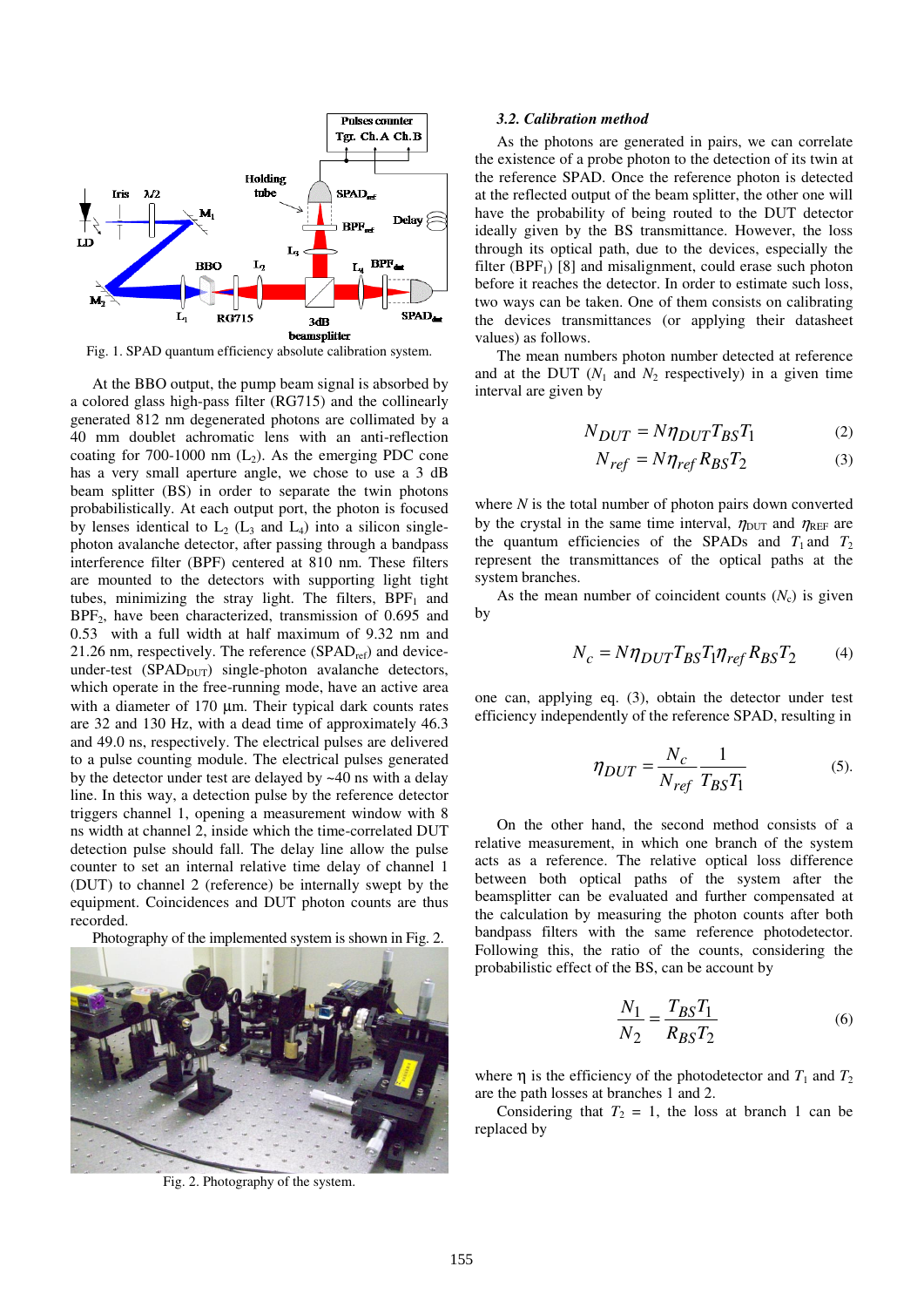$$
T_1 = \frac{N_1 R_{BS}}{N_2 T_{BS}}\tag{7}
$$

that, applied to eq. (4), results in

$$
\eta_{DUT} = \frac{N_c}{N_{ref}} \frac{N_2}{N_1 R_{BS}} \tag{8}
$$

## *3.3. System adjustment and measurements*

Firstly each arm of the system was calibrated by placing the reference detector at the optimum focused position after  $BPF_1$  and  $BPF_2$  to the maximum conversion angle of the HWP. The ratio between counts at the last and the former positions refers to the insertion loss of the testing device optical path to the reference and must be considered in the further measurement results.

With the SPADs optical input covered, the dark counts were measured 60 times for 10 seconds. So, with the laser turned off, the background light was measured at both devices. The HWP was adjusted to the maximum and to the

minimum of PDC in order to calculate the conversion extinction rate.

 At the maximum conversion rate, the delay between the reference and the DUT detection electric pulses was swept by the pulses counter equipment in order to find the temporal correlation peak. When a photon is counted at the reference, this is registered and triggers the gate of 8 ns width for the DUT detection pulse after a set delay.

Fixing the optimum delay (16 ns from the trigger signal for the delay line used) and gate width (8 ns), there were performed 1000 measurements of 10 s acquisition of the DUT photon counts and the coincidences counts, what allowed to calculate the detector absolute efficiency.

# **4. RESULTS AND DISCUSSION**

The independent conversion extinction rates of the branches 1 and 2 were calculated to be 86.4 and 79.4%, respectively. The coincidence rates between the twin photons according to the electrical detection signals delay are shown in Fig. 2.



and  $SPAD<sub>DUT</sub>$  for different delays.

 After setting the delay to match the coincidence peak, it was kept fixed for a series of 1000 measures of 10 s each. Applying eq. (5), the single-photon detector efficiency  $(\eta_{\text{dut}})$ resulted in 24.79%.

#### **6. CONCLUSIONS AND FUTURE PERSPECTIVES**

We have described a first step towards the implementation of an absolute time-correlated single-photon detectors efficiency calibration system [4-9]. The obtained SPAD quantum efficiency from measured photon counts leading to a value of 24.79% is overestimated regarding the value of the generic detectors family datasheet of around 35%. A validation measurement is request and will be done soon making use of our cryogenic radiometer is planned [10].

Some improvements are also needed and so the uncertainty budget tailoring to obtain the expanded uncertainty of this system. It is worth to noting that, according to [8], the major uncertainty contribution is due to the optical filters. Improvements concerning the shielding of the apparatus against background light in the laboratory are planned. A careful transmittance calibration of the optical devices (BPF<sub>DUT</sub>, BPF<sub>ref</sub>, RG715, L<sub>2</sub>, L<sub>3</sub>, L<sub>4</sub> and BS), including the BBO will be also performed.

The preliminary measurements reported indicate that the implemented system must be optimized, but still having potential to achieve an accurate result, as stated in [4-9]. Variations of this heralded photon source have applications on optical devices metrology, including fiber optic chromatic dispersion (the wavelengths and the crystal should be reviewed) [11] and optical time-domain reflectometry. SPDC also was also used for calibrate analog detectors in high photon fluxes using stimulated parametric down-conversion [12] and to absolute radiance measurements [13].

A natural evolution of the system consists on entangling the photon pairs in determined degree of freedom. This could be achieved, for example, in polarization, by placing a calcite crystal (birrefringent delay) and another BBO ninety degree rotated after the current crystal and by pumping them with a 45 degree polarization beam related to their axis. In this way, despite each photon in a pair have an indefinite polarization state, they should exhibit a strong correlation (entanglement) in the way that, measuring the polarization state of one of them, the state of the other can be predicted. Such configuration could be used for the same metrological purpose of absolute characterization of single-photon detectors [14], ellipsometry [15] or polarization-dispersion mode measurements [11, 13].

# **ACKNOWLEDGMENTS**

The authors would like to acknowledge G. B. Xavier for helpful discussion. This work has been in part financially supported by CNPq and Finep.